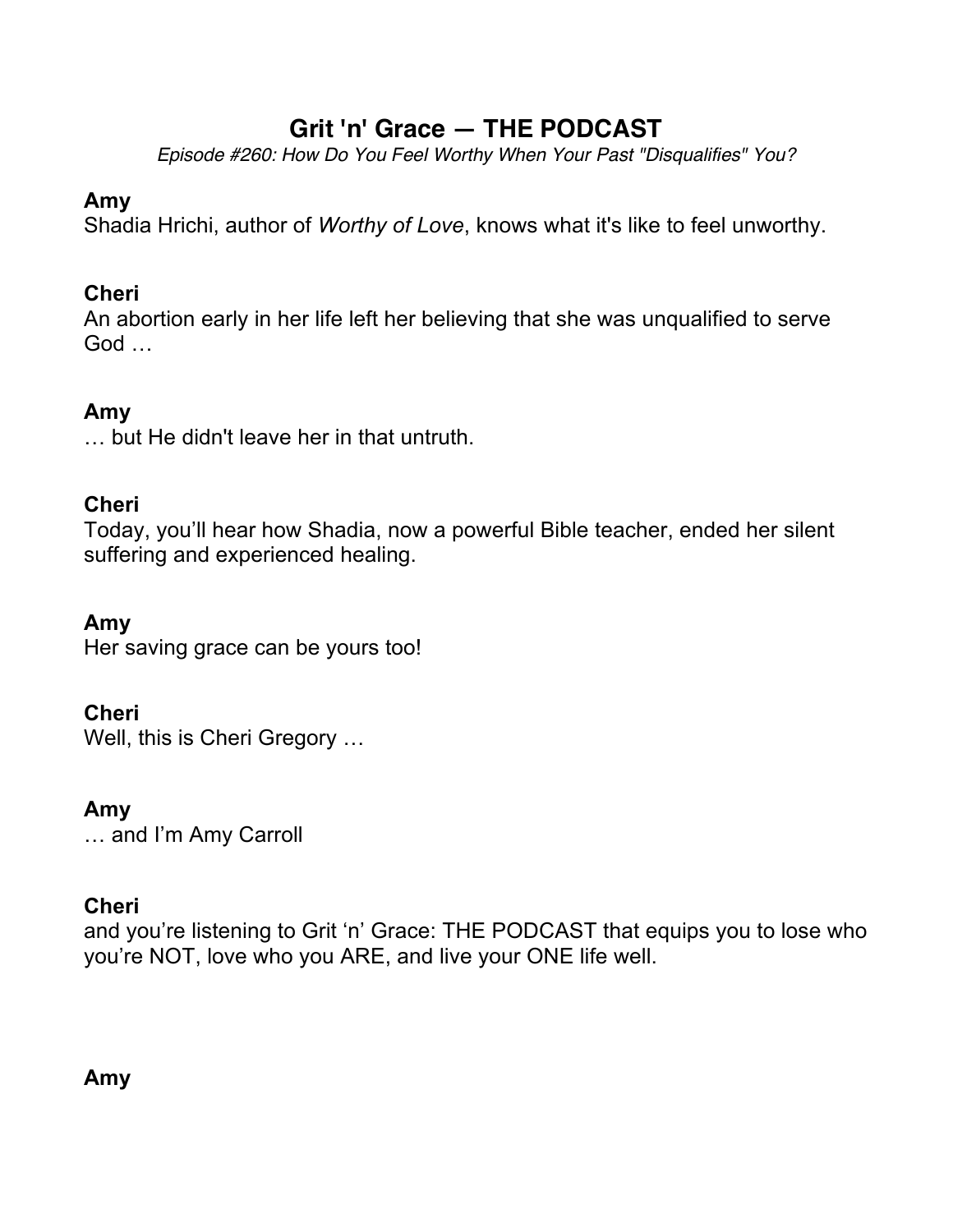Today is another powerful conversation with **Shadia Hrichi,** author of *Worthy of Love: A Journey of Hope and Healing After Abortion*.

Shadia is a passionate Bible teacher, author, and speaker who stirs the hearts and minds of her audience through personal story, illustration, and her unwavering confidence in the authority of God's Word.

Shadia holds a master's in biblical and theological studies as well as a master's in criminal justice. Shadia is the author of several Bible studies, including *TAMAR*, *HAGAR*, *LEGION*, and *WORTHY OF LOVE*.

Shadia speaks frequently at churches, conferences, and women's retreats and loves to set aside one day each week for "a date with Jesus."

### **Cheri**

All of us have suffered the pain and regret of past choices.

#### **Amy**

The wounds of abortion are especially difficult as we often hesitate to talk about them.

### **Cheri**

Yet for every woman who's made that painful choice, there is a story deep in her heart that wants to be told.

#### **Amy**

*Worthy of Love* is your invitation to discover the healing, forgiveness, and ultimate victory that God offers through Christ.

#### **Cheri**

As you join Shadia and journey through your stories together, you will find the courage to face your past, understand your present, and embrace a future of hope, healing, and victory.

### **Amy**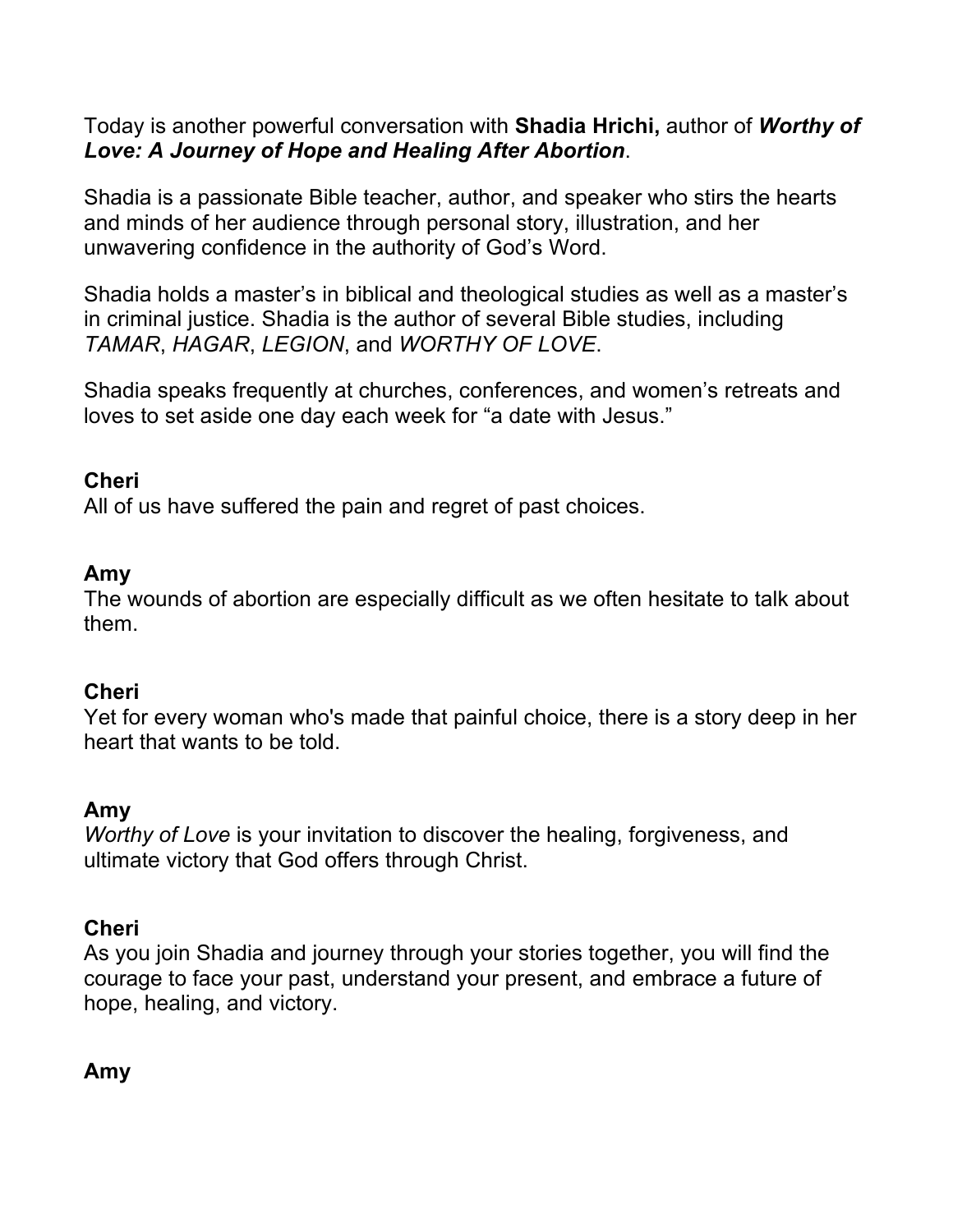This 8-session story-driven interactive study includes personal reflection questions, Scripture assignments, memory verses, prayer, and journaling.

#### **Cheri**

You will explore such topics as:

- \* Lies we believe
- \* Secrets we keep
- \* Masks we wear
- \* Burdens we carry

...and how you can be set free!

#### **Amy**

Shadia has spoken to countless of women-some who recently experienced abortion and others in their 90s still bound by the grief and shame.

### **Cheri**

Shadia says, "One thing I've found: time does not heal our wounds; in fact, it buries them deeper. But Christ came to set us free so we can know the fullness of His love and the joy-filled life He intended."

#### **Amy Carroll**

Shadia, last week we talked about your newest Bible study on Tamar. Did you hear me? Did you hear me pronounce that correctly?

### **Shadia Hrichi**

Yes, you got it.

#### **Amy Carroll**

I'm so excited to have learned something new. So tell us about the exciting opportunity you're offering this year for women to study with you. What a great deal!

### **Shadia Hrichi**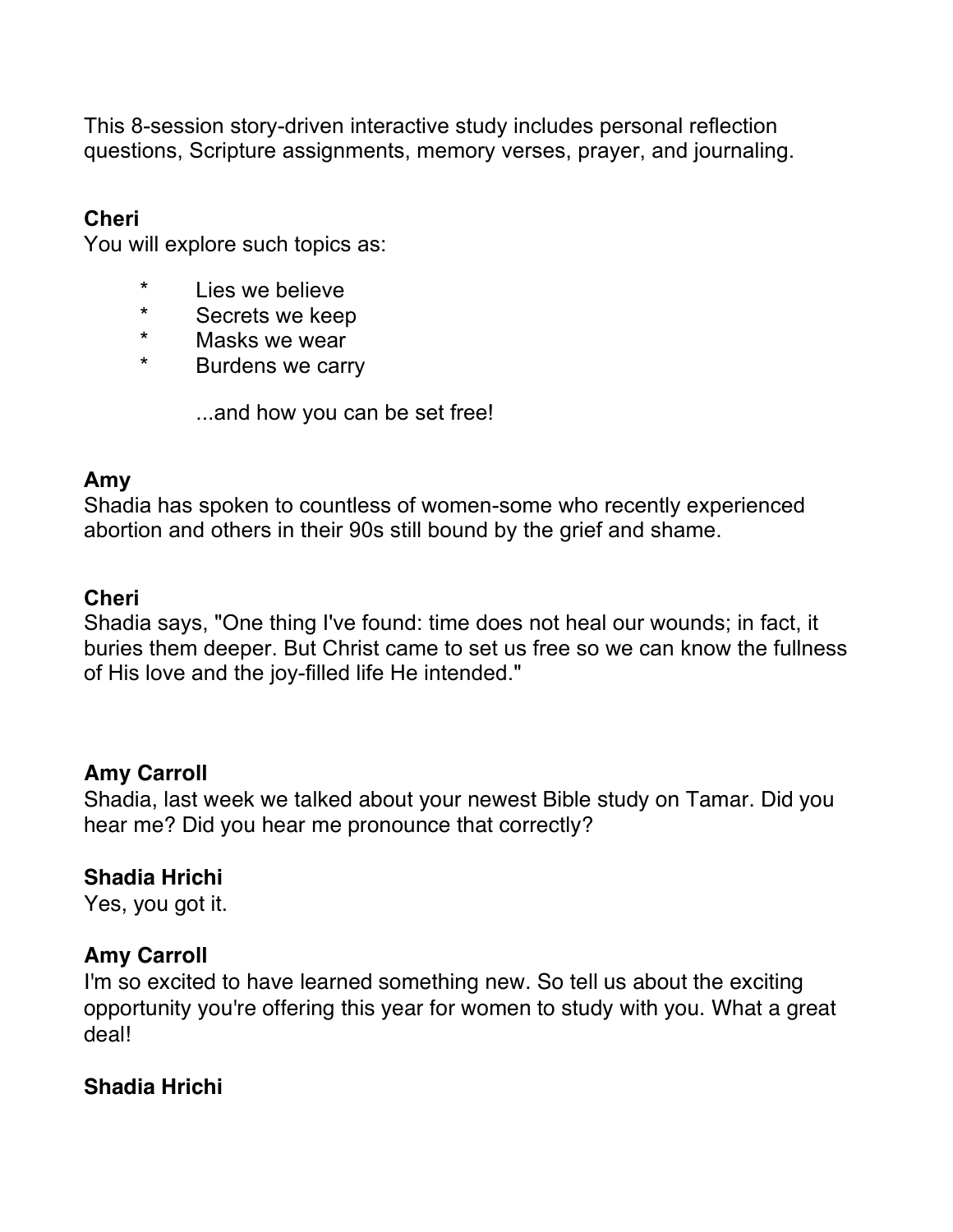It is exciting. This is actually something brand new I started just this year. I'm going to be doing a live Zoom Online Bible Study for Tamar beginning in September. And so, you know, when participants joined this, they're going to get you know, a copy of the book, they'll get access to all the teaching videos. But we're also going to meet each week live on Zoom to discuss the study. And I think the best part is, you know, participants, they get to set the agenda, they get to ask me the questions that matter to them. And so this is going to be a lot of fun and something new and yeah, it'll be exciting.

### **Amy Carroll**

Okay, let me ask you, if somebody is interested in that right now, as they're listening, where should they go to find that?

#### **Shadia Hrichi**

Ah, you know, I always joke because my name is so hard to spell and pronounce. My website is shadiahrichi.com. However, if they just type in tamarbiblestudy.com, it'll get them right where they need to go.

# **Amy Carroll**

Perfect.

### **Cheri Gregory**

All right, well, I'm excited about that. I love the idea of the possibility of going deeper into an already deep study. And I'm one of those who loves to hang with the author and to be able to ask those questions. That sounds like way too much fun.

So let's talk a little bit about your previous Bible studies. So your first Bible study is titled *Worthy of Love: A journey of Hope and Healing After Abortion*. And so, you know, one of our most popular episodes from last season, in fact, a couple of them were all about regrets. So, who specifically is this study for?

#### **Shadia Hrichi**

Wow, yeah. Regrets. Oh my gosh, I mean, we all have them, right. I think, you know, some of our past choices and regrets we have are harder to forget than others. And so this *Worthy of Love* Bible study is written specifically for women who struggle with the regret and shame for a past abortion. Um, you know, I became a Christian at the age of 30. So later in life, and you know, those first few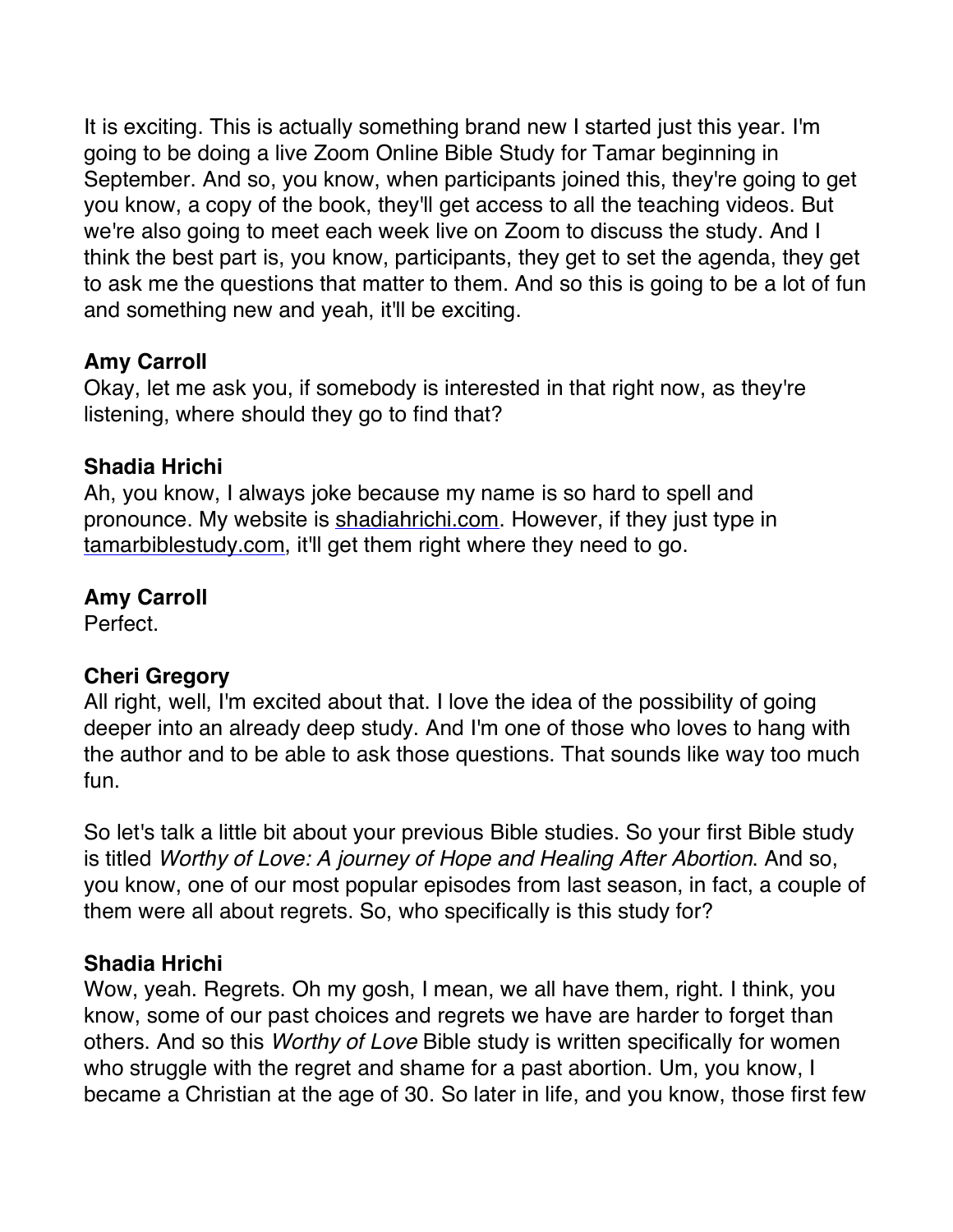years, God helped me through just, you know, learning who He was, how to follow him. Hut then he led me specifically on a journey of healing, and learning to embrace his forgiveness specifically for my tragic decision I made as a teenager and so this Bible study designed to help other women experience the hope and healing that is only found in Christ.

# **Amy Carroll**

So beautiful. Yeah, you kind of answered the next question, I think, Shadia. What's your personal motivation?

### **Shadia Hrichi**

Well, you know, it's interesting, um, I didn't actually set out to write a Bible study. And in the beginning, um, when I worked through my regret, and the shame for the abortion, and God, you know, brought healing in my life in such a powerful, intimate way, He actually pressed on my heart to write my story. And that was it. This was years before I went to seminary, before I even imagined teaching God's word and it took several attempts at writing before I understood what God was after, which was to speak from my heart. And so I write my wrote my story. And then years later, when I graduated from seminary, I took that story and developed it into the Bible study for post abortion healing, so that other women can embrace the forgiveness that comes through Christ. Because, you know, in Him, no sin is unforgivable, even the heartache of abortion.

### **Cheri Gregory**

I love the order in which that happened. Sometimes I read Bible studies where I feel like I'm being preached at by somebody who has an axe to grind, but might not have personal experience, but might actually have a bit more of an axe to grind or some judgment towards somebody that they're writing out towards. So I love that you wrote your story first. And then out of that came the Bible study.

So Shadia, the next study that you wrote after worthy of love focuses on Hagar. So what drew you specifically to her story?

### **Shadia Hrichi**

Oh my gosh. Well, you know, I mean, have you ever just wished you could run away?

# **Cheri Gregory**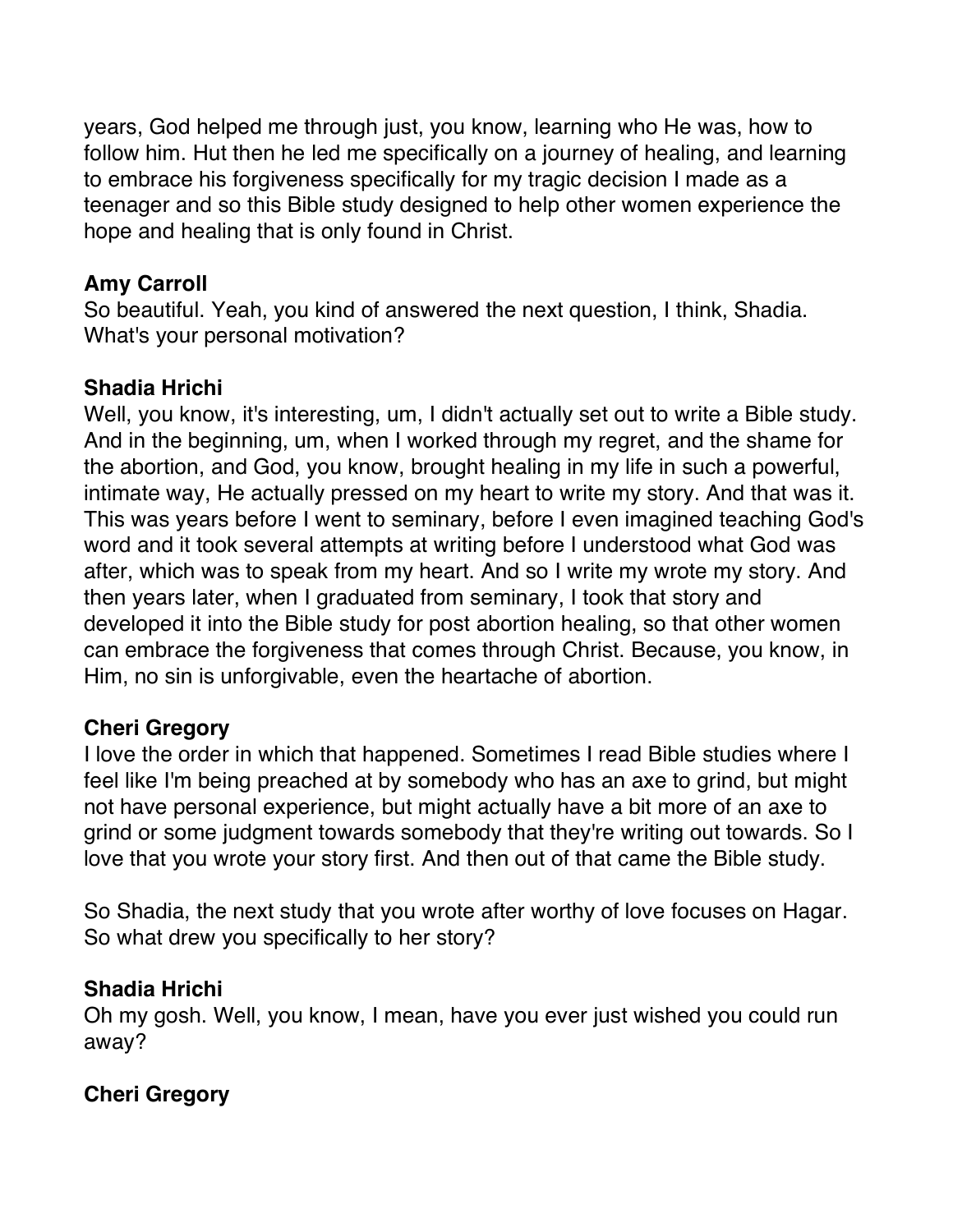More times than I'd like to admit.

# **Amy Carroll**

This morning.

#### **Shadia Hrichi**

You know, and there's times, you know, sometimes you know, we look back and there's some funny times where like, oh, I just had a hard time about that. Or there's other times when, you know, it's really something more serious and your heart's just crying out like, you know, God, do you see me? Does anybody see me?

And, you know, this is what drew me first to her story. I can relate to Hagar, you know, like you were saying earlier, Cheri, about the first Bible study *Worthy of Love*, you know, I'm in no position to judge anyone. And so when it comes to Hagar story, I can relate to her. I know what it feels like to feel unloved or betrayed and abandoned. But the other thing is, is once I started reading her story, I discovered there was so much more going on behind the scene. There's no catch phrase, again, that I use so often, because, you know, so often we see Hagar sort of as a minor character in God's redemptive story, but the reality is, God doesn't see her that way.

And God doesn't see each one of us that way. There's so much more to each one of our stories. And, you know, when we take the time to look back through our story, as I guide readers to do in the Hagar Bible study, they actually work through their own life story, as they examine their Hagar story, and I share some of mine, we discover God never abandoned us, even in those darkest moments. I think perhaps what I love most about her story is the fact that it doesn't end in despair. There's actually victory in her story, because when God steps into our life story, there is always victory.

### **Amy Carroll**

Beautifully said. I heard another author say this one time, and you've kind of, you've kind of given us a picture of it with Hagar, is that somebody else's plan A is not your plan B, like God never has a plan B for us, no matter if we feel like the minor character or not.

### **Shadia Hrichi**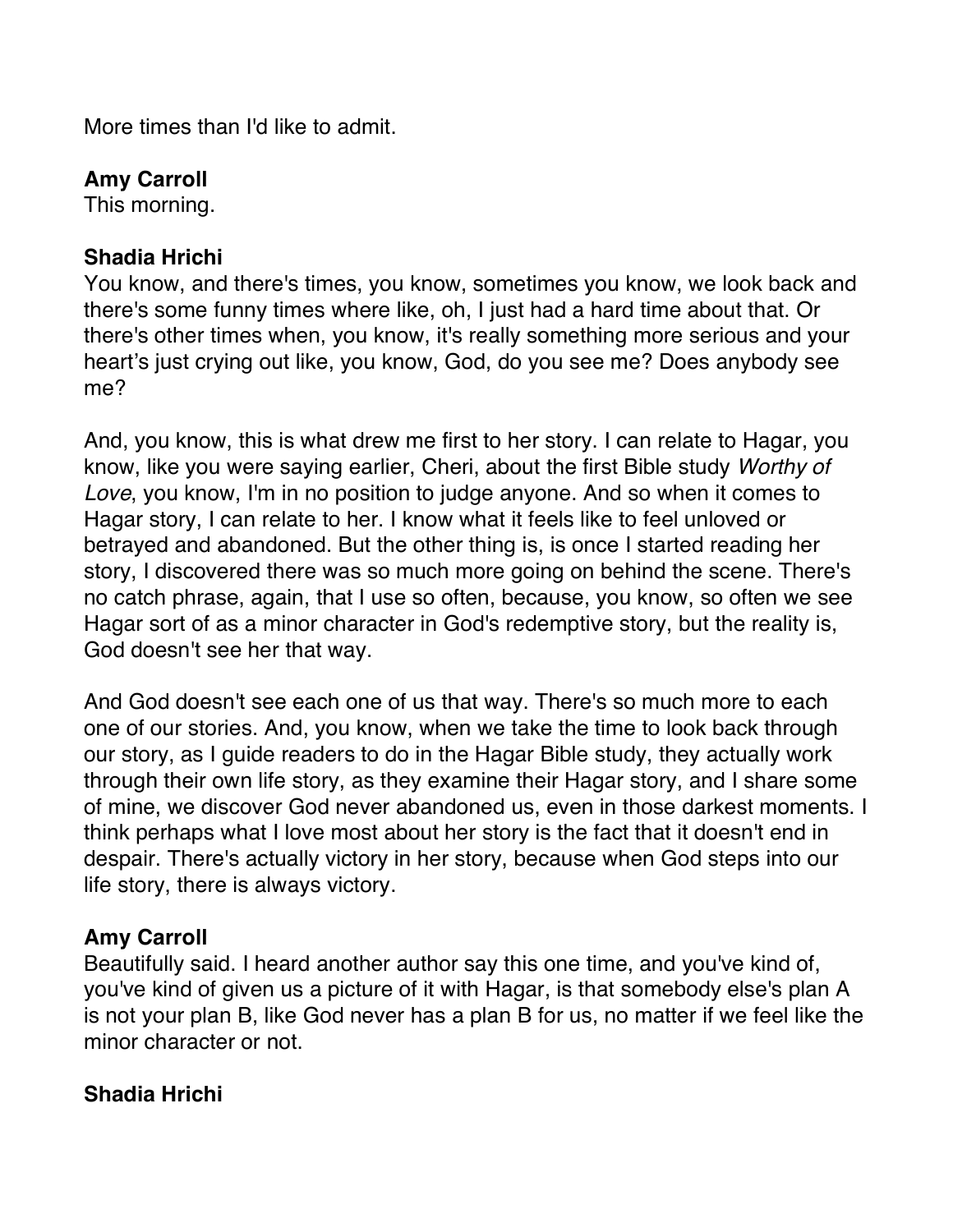You know, in the Bible study on Hagar, I actually have a section called, you know, this is not plan B, you know, I mean, and it's all about God speaking to me, like, you know, there is no other plan but me.

#### **Amy Carroll**

So, so good.

So what's – well, what's the most unexpected discovery that you made about Hagar as you were writing this study?

#### **Shadia Hrichi**

Oh, my gosh, there were so many surprises in her story. Um, I think what I loved the most was discovering how many profound events in her life were the first time a such an event occurred in the Bible altogether. For example, you know, if we were to choose one verse that marks Hagar his life, we would probably gravitate to Genesis 16:13, where she says to the angel of the Lord, "You are the God who sees me." I mean, that's the subtitle of the whole Bible study, *Hagar: Rediscovering the God Who Sees Me*. And this is the first time we're told that the angel of the Lord visibly appears to someone in the Bible. And He chooses Hagar, you know, just ponder that for a moment. But there's more. You know, as I my Bible study group always likes to say, but wait, there's more.

You know, Hagar is actually not just the first but the only person in Scripture, who officially gives God a name. Elroy, the God who sees me. There are many people in Scripture, who praise God, God's character, or describe something about God. But this is the only place in scripture where someone actually gives God a name. I just think that's amazing. And there's, you know, and I mean, there's one more – another – well, there's actually quite a few, but just one more I want to mention, as Hagar is running away, she's in her desert of despair. And God tells her that she's going to have a son, and few of us realize it, her son, Ishmael, is actually the first person named by God before he is born. And it's Hagar son. I mean, I can go on and on. But I just love the fact that God looks on her story, her struggles or circumstances, even her slavery and her own sins, and He sees what he created her to be. And there's just victory in her story. And that's the same for you and me. He sees past all that and sees what He created us to be. So yeah, her story's pretty powerful.

### **Amy Carroll**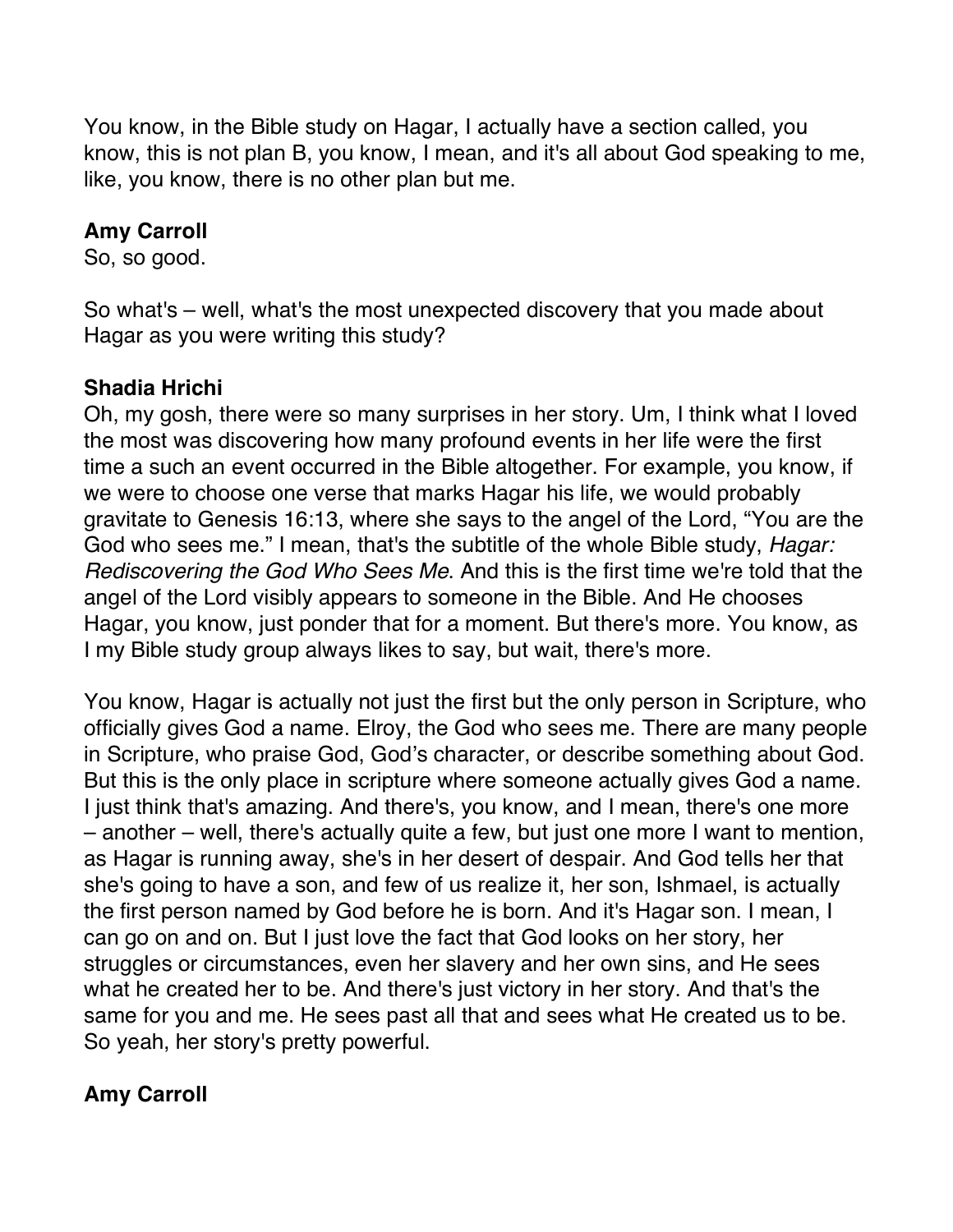Well, I'm verklempt, because I've gotten some stuff – I've been studying women in the Bible specifically for almost two years now. And some of that is so incredibly powerful that a woman was the first one to give God a name. And I'm sure He inspired it, but He also received it. That is, that is beyond.

#### **Cheri Gregory**

Okay, I'm sitting here watching you move me to tears and I've been having goosebumps just listening. So and I think one of the reasons that it's so easy to resonate with Hagar is that she's a woman. And like you said, many of us feel, as women, we feel unseen. Your next Bible study, though, is about a man. It's called *Legion: Rediscovering the God Who Rescues Me*. And my first reaction to that was, I don't know, what's my connection there? So who is this about? And who is it for?

### **Shadia Hrichi**

Yeah, it's a great question. You know, surprisingly to many people, in some respects, this is actually perhaps my favorite Bible study that I've written. So, so far, I love all of them. But there's aspects about this study that just really touched my heart. And so first of all, you know, back up, it's about the man described in the gospels, who's possessed by a legion, meaning army, of demons. And so just like you said, Cheri, at first, somebody might be thinking, like, oh, I don't know if I even want to read this Bible study, you know, and I get that. But this Bible study is actually one of the most beautiful pictures, I think, of God's rescuing love. And it's also a powerful and important reminder of his sovereignty. And who doesn't need that reminder today?

And so this Bible study, you know, is presented in a way where it gives readers a chance to really, really reflect on who God is, you know, we often, we want to be, we often gravitate toward those beautiful pictures which are true and meant for us that He is, you know, father and friend, and a lover of our soul, and all of these tender things, but He is also the ruler, creator and sustainer of the universe. And that means that everything in it, including Satan, and his demons, are nothing in comparison to God. I mean, they are nothing.

And so this Bible study helps to root these truths in our minds and in our hearts, so that when we see things happening around us and the world, just kind of spiraling around us, we can remind ourselves, who is in control, not just mentally, but spiritually, we have that ingrained in our hearts. And I think the other thing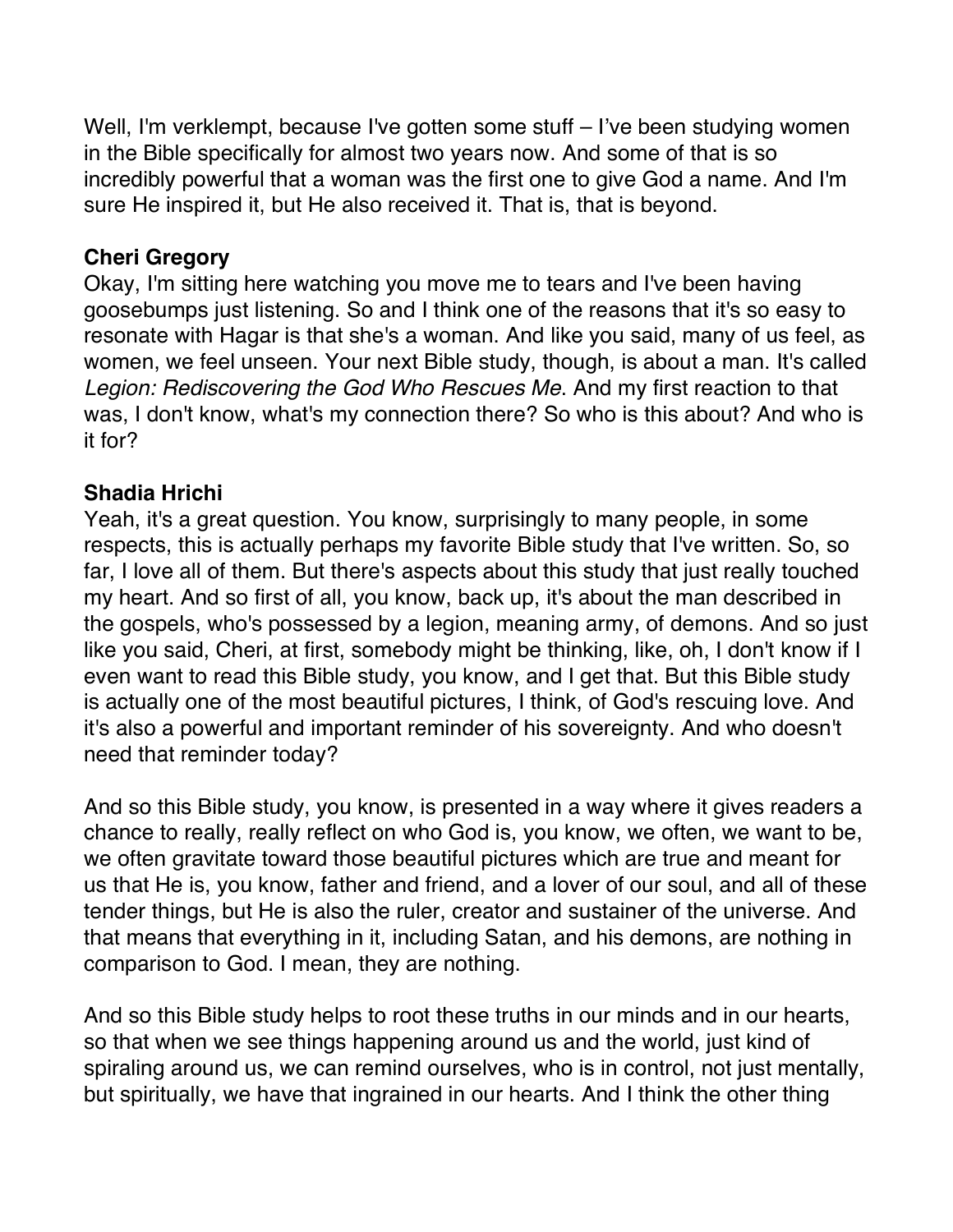about this Bible study that's important is, it's written in a way where readers are invited to really step into the story, you know, I guide readers to really step in to imagine what it would have been like to climb into the boat with Jesus and his disciples, as they, you know, cross the sea and head into this enemy, Gentile territory, where there's a lot of pagan worship going on and so forth. And as you do, to witness his power, and His passion; Jesus, you know, He battles the storms, the army of demons, why? To reach and rescue one lost soul? I mean, one, because I, you know, for those who might be familiar with the story, after Jesus heals this man, the entire town begs Jesus to leave. I mean, can you imagine? I mean, imagine what that would have been like for this man. I mean, here he is, he's healed, he's restored, he's, you know, and the town is like, get out of here. We don't want you and, and so the man turns around, and he begs Jesus, take me with you. I mean, who can blame him? But Jesus had a different plan. And as we go through the story, we realize that through the testimony of this one man, countless souls, hear the gospel. I mean, who wouldn't want to leave a legacy like that? So I just love that that story.

#### **Amy Carroll**

That one might be my next Bible study.

So last week, you dropped a hint that you're currently writing a new study and did we hear the name Rahab?

#### **Shadia Hrichi**

You did. Yes, the next study is on *Rahab: Rediscovering the God Who Saves Me*. It's going to come out later in 2023. I've actually just begun exploring her story. But of course, God has already opened my eyes to some surprising insights. And, you know, in the months ahead, I'll be sharing some sneak peeks with my brave the deep, I call it, my email community, and so you can find out more about her story as I share those sneak peeks. I don't have – that's about all I have right now.

#### **Cheri Gregory**

Oh, that's great. That is wonderful. We will be following along. So some Bible study writers are speakers, like natural born speakers who just feel at home on a stage and then they, you know, out of necessity they write their words down and they get published and books. And others of us are writers, who prefer to start by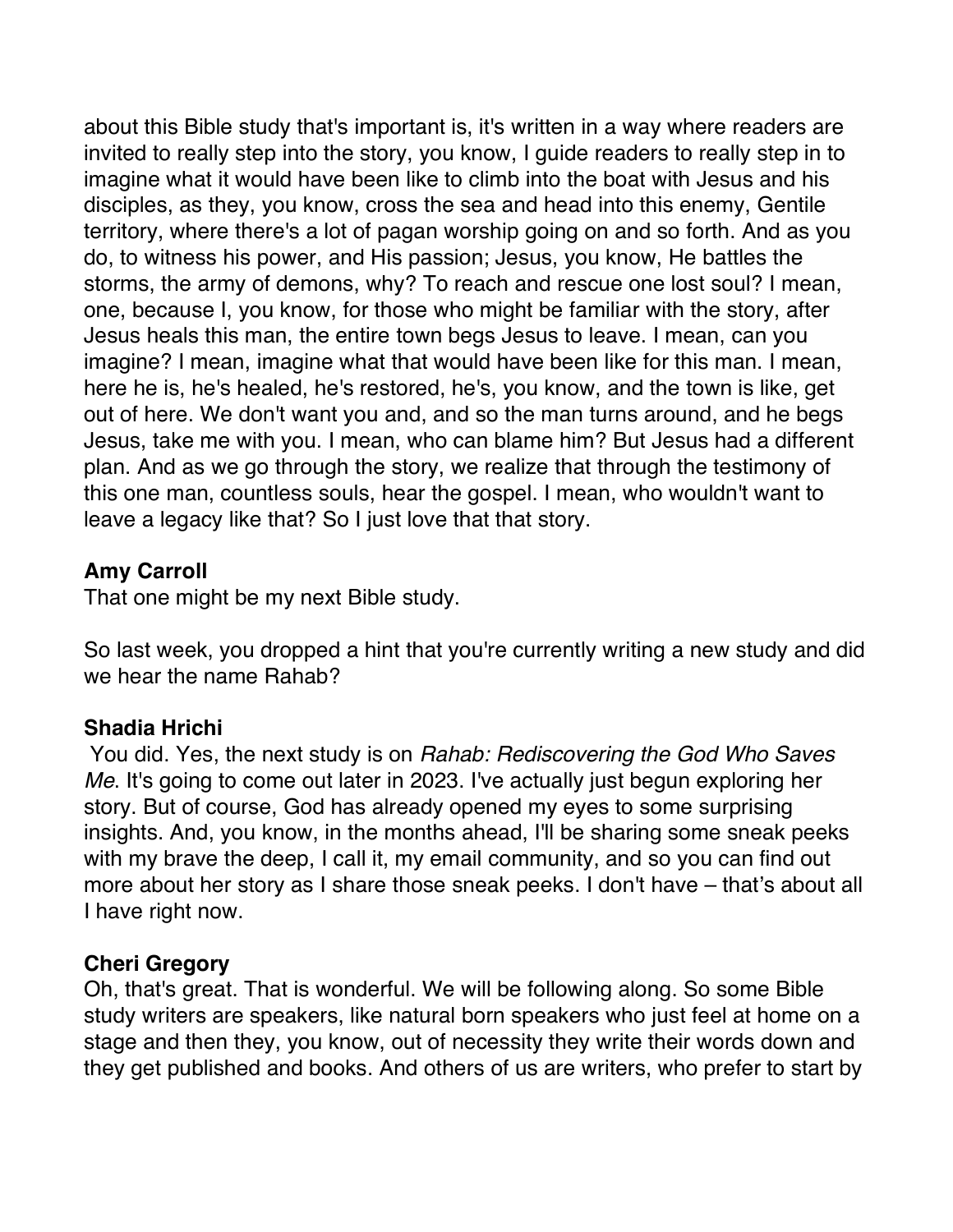writing and then by necessity we end up on a stage. So I remember right, you're in the writer who speaks camp. Am I correct on that one?

#### **Shadia Hrichi**

Yes.

### **Cheri Gregory**

Okay. So I would love for you to just share a little bit with our listeners what it's like for you to go from spending so much time in solitude studying and writing and then to give these spoken messages to dozens and even hundreds of women because you have videos that accompany your Bible studies.

# **Shadia Hrichi**

That's right. Yes. Well, as you said, I am definitely a writer who speaks. I mean, I just love spending time studying and meditating on God's word. I'm kind of a nerd at heart. But, you know, the writing part is actually very hard work. But when it comes to speaking, you know, looking back the first few years, they were the hardest, I think that's true with anything new that we embark on. And, you know, you're learning your own voice, you're afraid of making mistakes, I always joke that, unlike writing, I can't bring my red pen to the microphone. But, you know, as I began speaking more and began to meet with the women and talk with them, I realized, you know, my mistakes didn't matter. It was never about me anyway. As long as I can point my audience to the one that our souls are longing to hear from, I feel I've done my job, and, you know, now I actually enjoy public speaking. But I also know my limits. As a natural introvert, I can, you know, become easily drained if I book too many. And so I'm careful to build in downtimes in my calendar. I do find it to be a joy, but it has its own challenges.

# **Amy Carroll**

Well, Cheri mentioned you have videos that go with your studies as well. So tell us a little bit about those. Are those a repeat of what's in the study, or new information?

### **Shadia Hrichi**

Videotaping has a whole different set of challenges. You know, when I recorded my first video teaching series, you know, I watched the final videos, and I made a mental list of notes in my mind. And so like things like, okay, don't do this. And so I thought, you know, I would just share a fun one with you. There's this one video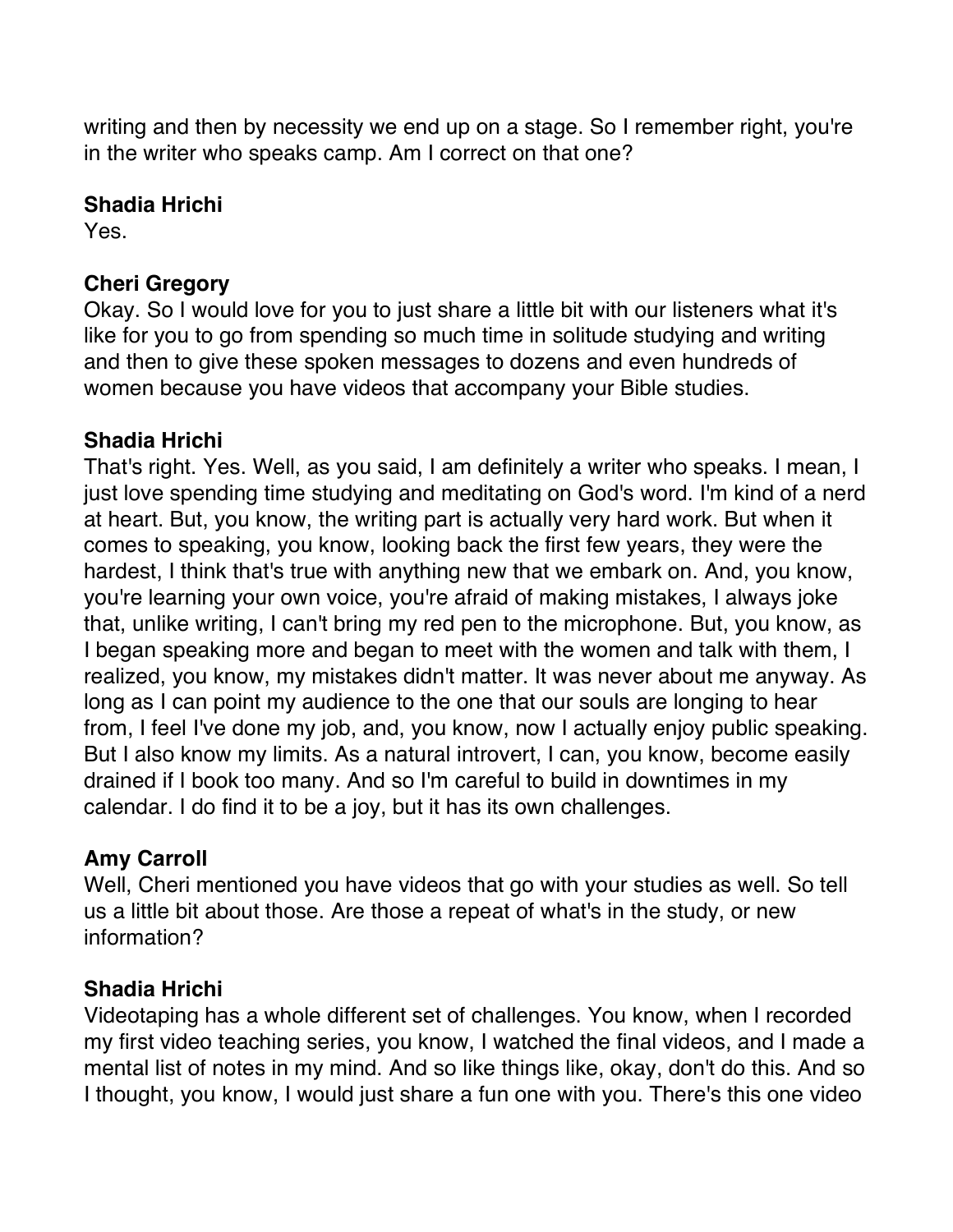where, you know, I'm wearing a very large piece of costume gold jewelry, kind of a very big, thick chain that looks very nice in person, or even on stage, because the people are kind of far away. But when the videos were produced, and they're doing that close up of you, with 50,000 watts of stage light reflecting on it, I thought, the first time I looked at it, I thought you look like a gangster.

And you have to think about those things, and videotaping, the lighting, the sound, and you know, I mean, it's not all about what you look like, but it can be distracting, you know, to people. And so you have to think about that. And then, you know, with video production being you know, it's kind of a high cost, I record the sessions back to back usually four at a time in a, just a four hour window, just to keep the costs down. And I'll be honest, that is tremendously difficult to keep those messages in your mind. But it also puts me in a place where I depend on God even more to carry me through and that's a good place to be. And, you know, when I think about video production is that unlike public speaking, at a live event, videos can be edited. And, you know, I just finished the Tamar video production this past summer, and I ended up with a terrific blooper reel out on my website, which is kind of fun.

And I just realized you asked another question about the content, the videos, they basically complement the Bible studies. But I present the material in a different way. I share different stories. I include character monologues where I dress up. I remember the first time, Cheri, when you were helping me as my speaking coach and preparing the Hagar videos, I sent you that first draft recording where I was dressed up and speaking as Hagar and I told myself, like she's either gonna love this or hate it. And I kind of laughed when you wrote back and said, you assumed I had taken acting lessons, which, you know, I never have.

### **Amy Carroll**

Cheri is all about a little dramatic interpretation.

#### **Cheri Gregory**

And I'm loving this conversation because of course, it has been a privilege, Shadia, to serve as your speaking coach; and of course, Amy began as my speaking coach.

# **Amy Carroll**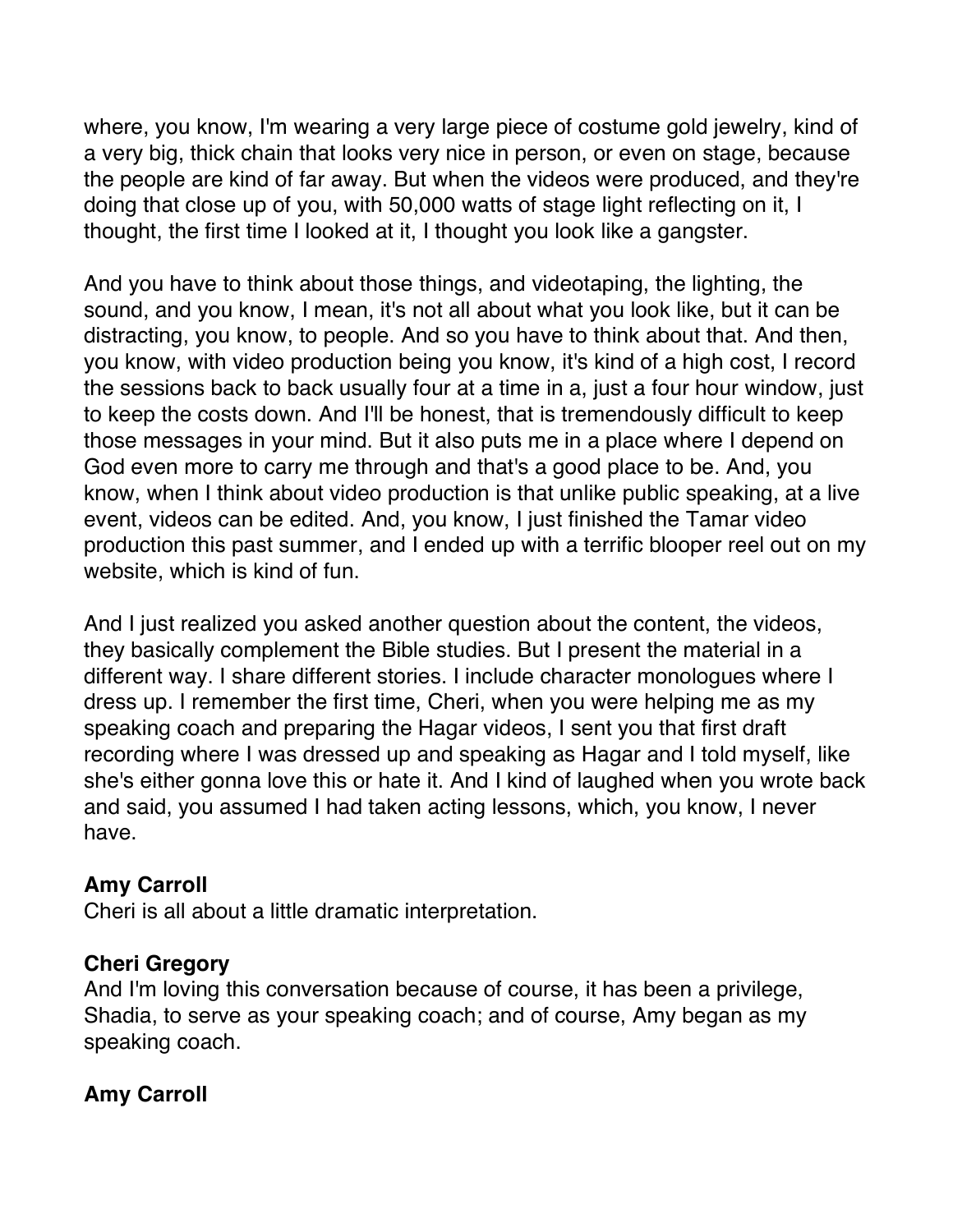And now we're all just friends.

#### **Cheri Gregory**

Alright. So, Shadia, there is an interesting tidbit in your bio that I would love to have you unpack for our listeners here. And listeners, you probably noticed that Shadia's bio includes that she holds a Master's in biblical and theological studies as well as a Master's in criminal justice. Someday we have to unpack all of that, but really, the line I really want to have you unpack is it also says "And she loves to visit the ocean each week for a date with Jesus." So could you share with our friends who are listening what a date with Jesus is like for you, and be sure to tell them about the resource you've created that they can get for free on your website.

#### **Shadia Hrichi**

Yeah, since I love the ocean, that's always my first choice of where to go. So, you know, my date with Jesus is, you know, it's different each time, I really – my primary aim is to go somewhere where I can completely disengage from the pressures of life and ministry, and just focus my attention on letting myself rest and hear from God, if He would be speaking to me, and so I bring my Bible and my journal, but I don't go there to study. Most of the time, it's – you know, I think the one of the best ways I can describe it is like taking a walk with my best friend, you know, sometimes we talk, sometimes I just enjoy His presence. But if I do have specific needs, I bring those with me, and I present them to Him, and I spend some time just listening to see if He would want to say something.

And, you know, sometimes I'll go and I'll realize that God had an agenda. And He's been waiting for me to be still and present, so that He can bring something up that He wants to deal with, maybe there's a conviction, He wants to gently point out or heal or hurt, that I might be avoiding. Sometimes He just wants to share His heart about something. And so it's just really finding that time, making that time, I should say, it really became an effort to make that habit to spend some time with him.

I bring my journal, I record my prayers, anything God wants to say, sometimes I'm even inspired to write a poem. I just, you know, get inspired by His creation, it's so beautiful. And so, you know, just seeing God's power and his wisdom and His beauty through creation. For me, I like the ocean; others might be the mountains, or just a quiet place or a fireplace, it just kind of stirs my heart to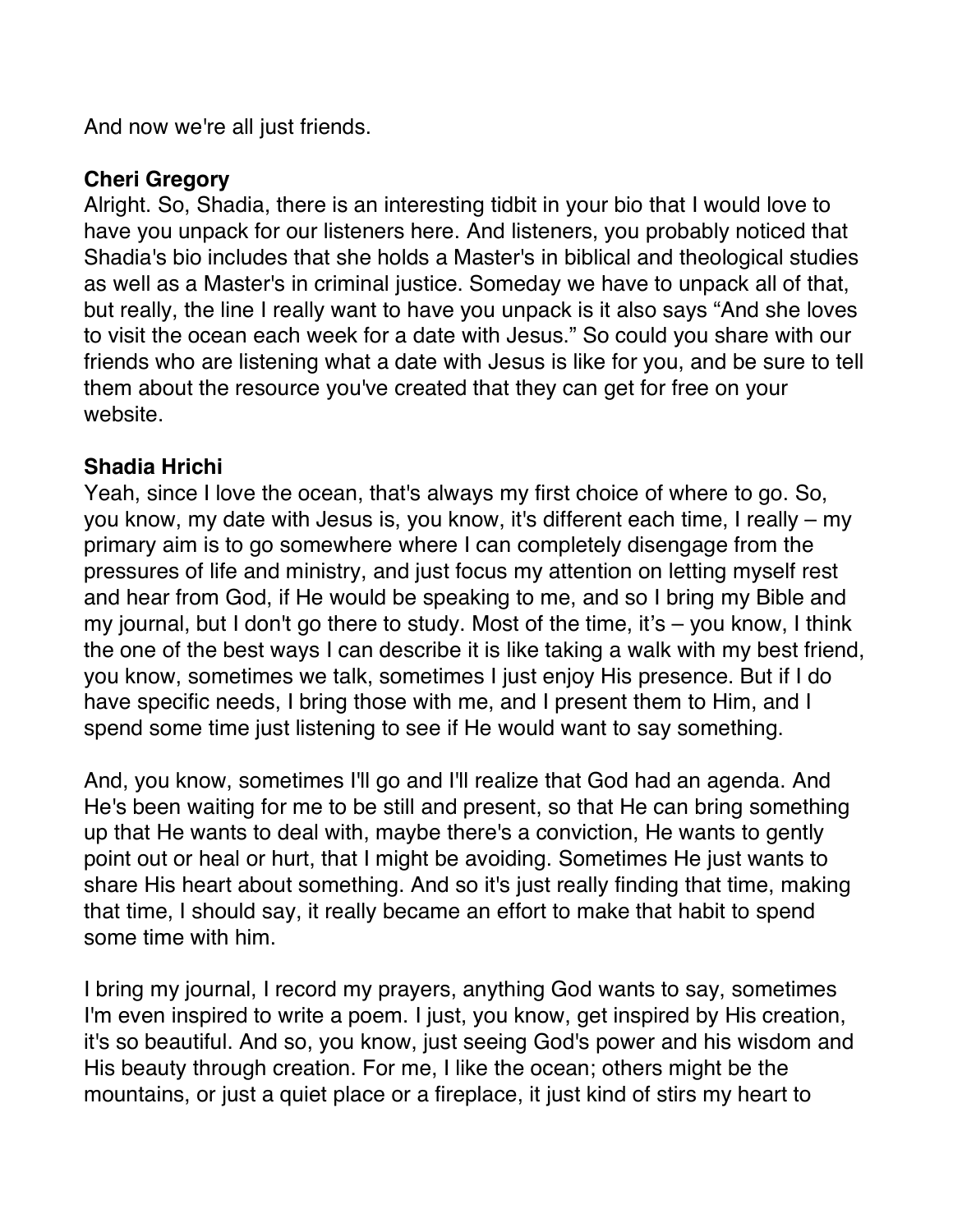worship Him. And you know, it also helps put life into perspective, you take that day, to step out of your own self and all that's going on in your life. And so, I created this guide, because many people like you, you know, have asked like, well, what does it look like? And how do you do it? And so there's this free guide, How to Plan a Sabbath Date with Jesus, on the resources for anybody that signs up for my brave the deep, it's called, email community. So I provide some prayer guide, like if you want to do specific prayer, and just some tips and ideas for how to make it unique for you and your time with the Lord because it's gonna look different for everyone.

#### **Cheri Gregory**

Wonderful. We love, love, love practical resources. So we'll make sure that the link is easily found on the on the web page for this episode.

#### **Amy Carroll**

So Shadi, what closing words do you have for the woman who really wants to get closer to God by going deeper in His Word?

#### **Shadia Hrichi**

That's a great question. You know, in the beginning of the book of Revelation, one of the seven churches is challenged to return to your first love. You know, and I remember when I sensed that first love for Jesus kind of begin to fade a little bit, you know, sometimes people describe it as that season when you realize the honeymoon is over. And I remember just longing for more intimacy with God, but I didn't know how to get it back. I was young in the Lord, I didn't have a lot of church background, and so I would read His word, but it wasn't penetrating my heart like it did the first time. And, you know, and I started to blame myself, like, I wasn't disciplined enough. I wasn't, you know, spiritual enough. And, you know, I, I felt like God had more for me, but I was somehow missing it. And so what I did is I began to pray for a deeper hunger for God and His Word and and only now looking back all the years later, I realized God, to answer that prayer, He burst a hunger in my heart and kindle the fire in my spirit to know him more. And the way we do that is by spending time in His word, because this is his love letter to His church, His bride, and then that's us. I love the fact that we're described often, you know, as his bride, rather than wife, I mean, we are that also but there's this, this element of that fresh love, that first love, but sometimes we need a little guidance and accountability to kind of help us you know, in that season, and so, God created his church to be a community and we need each other, and so we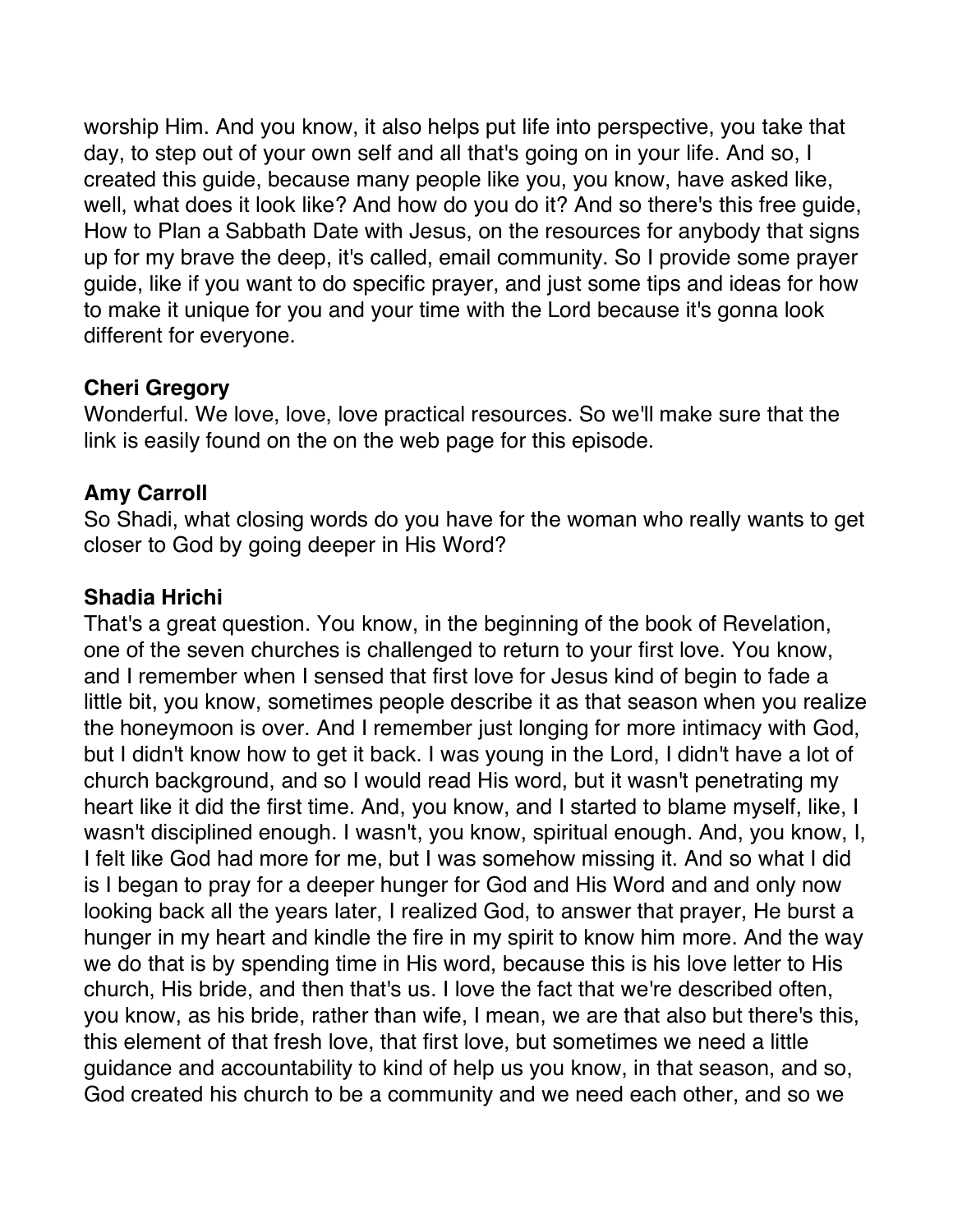need each other to kind of brave the deep of these beautiful truths together. And so praying for that fresh love and praying for deeper desire to know Him. We can pray for that. It's okay to ask God to know Him more, desire to know Him more. He'll always honor that prayer.

#### **Cheri**

Friends, we so appreciate you tuning in each and every week.

#### **Amy**

And we're especially grateful to Shadia Hrichi for making this week's episode of Grit 'n' Grace possible!

#### **Cheri**

Check out this episode's webpage at https://GritNGraceThePodcast.com/episode260/

There you'll find this week's transcript*;* a link to Shadia's Bible Study, *Worthy of Love: A Journey of Hope and Healing After Abortion*; and a link to Shadia's website where you can get her "Tips for a Sabbath Date with Jesus", 7 Ways to Refresh Your Quiet Time, plus other free premium resources when you join her e-mail community.

While you're there, be sure to check out her next online Bible study!

#### **Amy**

Be sure to join us next week when we'll be talking with Mary DeMuth, author of *Misunderstood Women of the Bible*.

#### **Cheri**

For today, grow your grit …

#### **Amy**

… embrace God's grace …